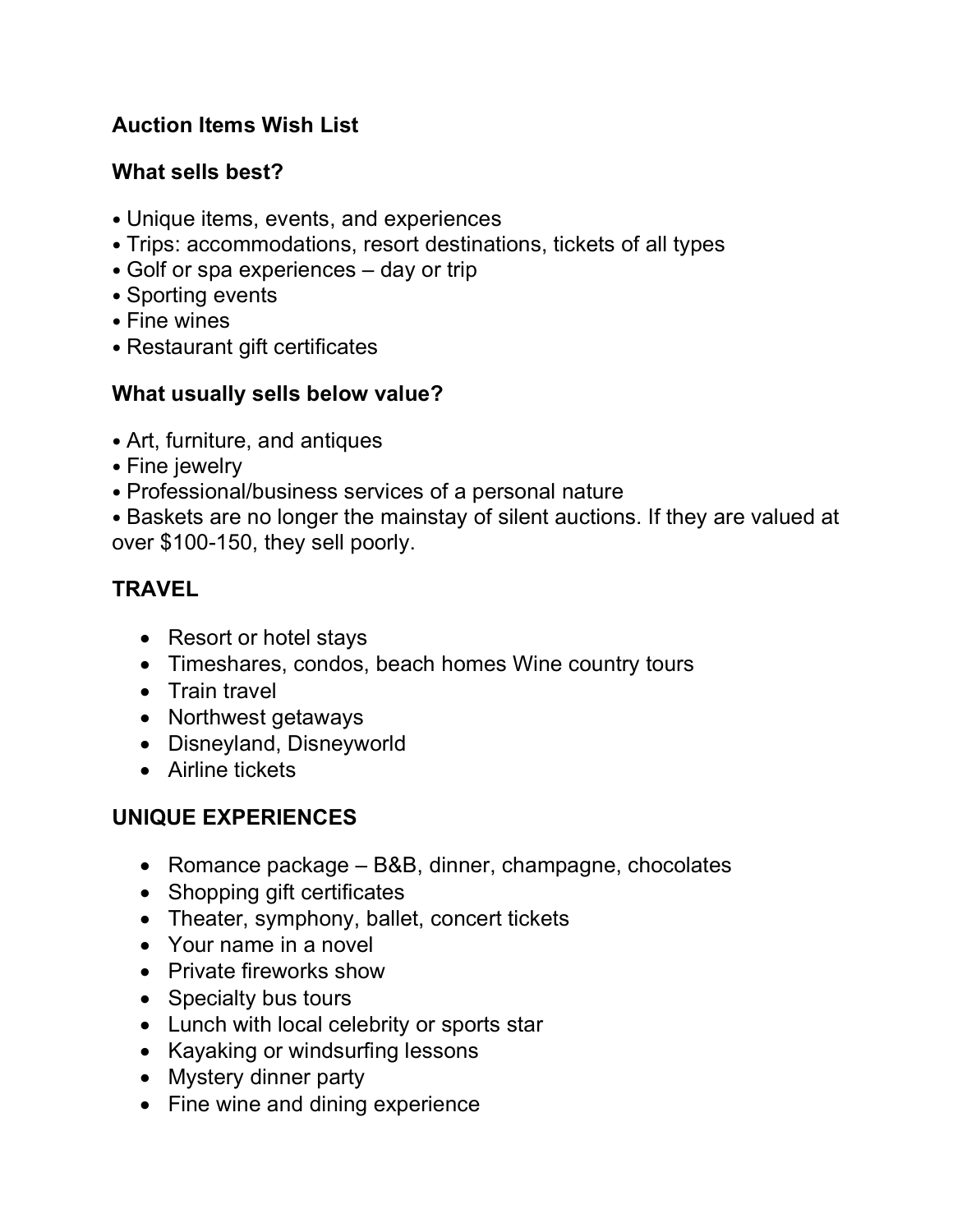- Guest symphony director
- Behind the scenes tour of a local attraction, museum or sports venue
- Microbrew pub or wine tasting with limo
- Air tour of the San Juans or Puget Sound Party at the Space Needle
- Ride in a hydroplane or race car
- Your name in neon, skywriting, marquee
- Famous chef dinner with wine
- Use of a backhoe or bulldozer for a day
- Shadow a sports figure
- Personal trainer sessions
- Ball kid for sports team

## **SPORTS**

- Sporting events-tickets and food
- Golf getaway
- Golf for four with a meal and carts
- Tennis or golf membership or lessons
- Flying lessons, rafting trips, rock climbing
- Children's lessons-kung fu, dance, art Ski lessons and passes
- Fly fishing lessons
- Memorabilia-Mariners, Seahawks, Huskies Mariner's spring training package

Sports equipment or clothing

- Fishing trip or gear
- Floor seats/box seats/suite seats/sit with the owner at a game

#### **PHYSICAL ITEMS**

- Authentic Oriental rugs
- Quality leather goods
- Gas barbecue
- Musical instruments
- Mountain bike
- Fine or rare wines
- Wine cellar or storage system
- Cord of wood delivered and stacked
- Digital camera, iPod, iPad, Kindle
- Children's furniture, games, toys